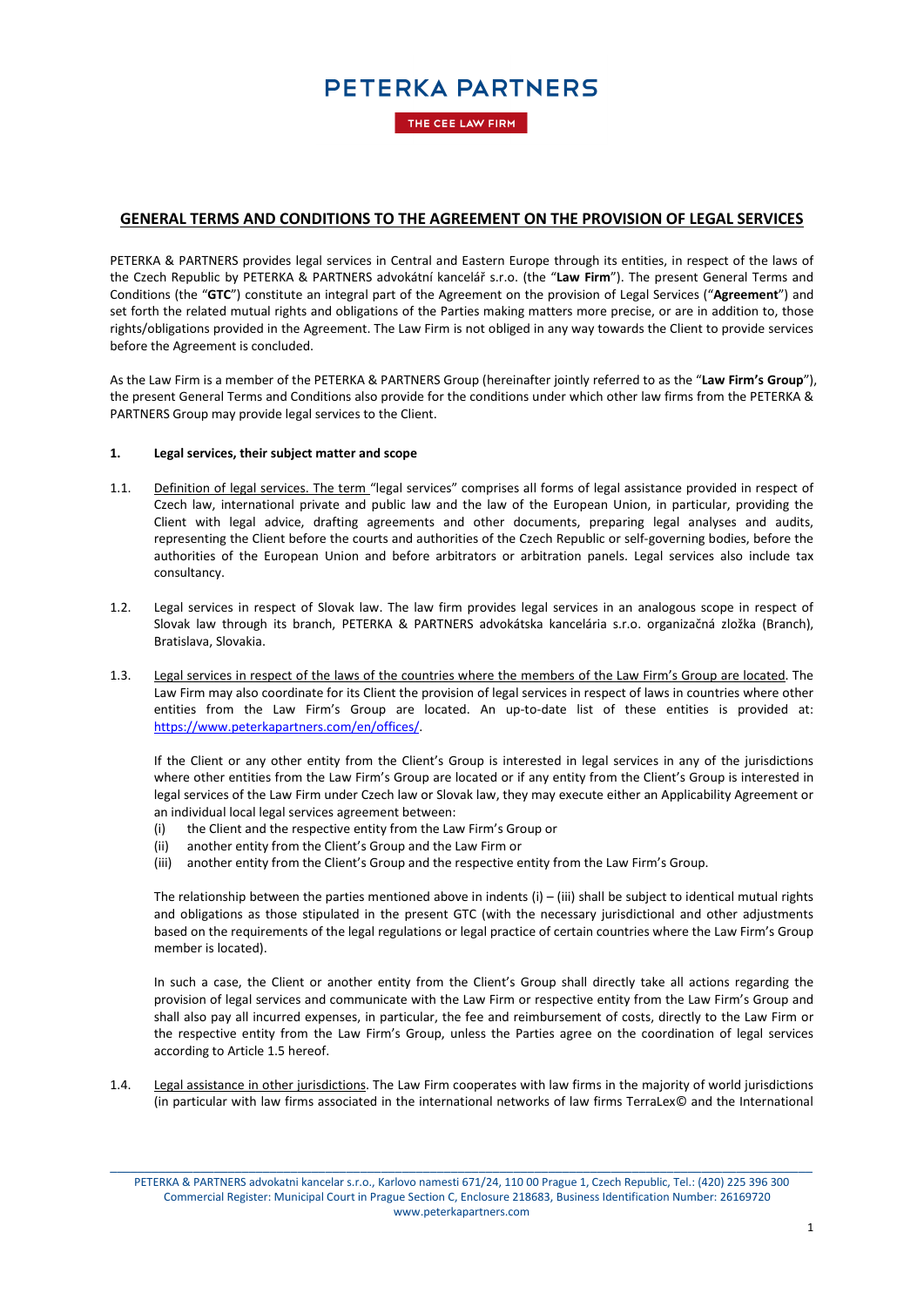### THE CEE LAW FIRM

Lawyers Network), through which the Law Firm can obtain and coordinate legal assistance for the Client, as required.

1.5. Manner of the coordination of legal services and legal assistance in respect of law other than Czech or Slovak. If the coordination of the provision of legal services by the respective entity or entities from the Law Firm's Group under Article [1.3](#page-0-0) above, or the coordination of legal assistance by the selected foreign law firm or law firms under Article [1.4](#page-0-1) above (both hereinafter as the "**Foreign Firm**") in respect of law other than Czech or Slovak, also forms part of legal services by the Law Firm, the direct contractual relation shall always be created between the Client and the respective Foreign Firm.

The Client hereby explicitly authorizes the Law Firm to take, on behalf of the Client, all actions towards the Foreign Firm in order to create the direct contractual relation, in particular to conclude an agreement with the Foreign Firm on behalf of the Client, to instruct the Foreign Firm on behalf of the Client and receive consultations from the Foreign Firm on behalf of the Client.

In this respect, the Client takes into account and agrees that:

- (i) the agreement with the Foreign Firm shall be generally governed by the local law of the location of the Foreign Firm's registered seat and any dispute between the Client and the Foreign Firm shall be generally settled by a competent court of the country where the Foreign Firm is located,
- (ii) the Law Firm does not verify legal aspects of the agreement between the Client and the Foreign Firm and is not liable for its legal consequences for the Client; consequently, the relevant actions of the Law Firm towards the Foreign Firm on behalf of the Client shall be limited only to the commercial aspects of the agreement as instructed by the Client, i.e., scope of legal services, term of their provision and fee for legal services of the Foreign Firm. In case the Client requires verification of legal aspects of the agreement with the Foreign Firm, it must explicitly and in writing instruct the Law Firm to do so and to hire for this purpose a local foreign law firm to verify the content of the agreement with respect to the applicable law,
- (iii) as an executed agreement with a Foreign Firm is considered also a written order of legal services to the Foreign Firm made by the Law Firm on behalf of the Client and subsequent written confirmation of such an order by the Foreign Firm to the Law Firm.

The Client also takes into account that for legal services provided in respect of law other than Czech and Slovak only the respective Foreign Firm, which is located in the respective jurisdiction, and which, consequently, provides legal services in this jurisdiction, shall be liable. The Law Firm is in no case liable for legal services provided by the Foreign Firm and the Law Firm is not obliged to any verification of the accuracy and correctness of the legal services provided by the Foreign Firm.

The Client takes into account that if the Foreign Firm is not a part of the Law Firm's Group:

- (i) the scope of liability of the Foreign Firm may be significantly lower than the liability within the Law Firm's Group; and
- (ii) the amount of insurance of the Foreign Firm's liability is usually significantly lower than the insurance of the liability within the Law Firm's Group.

The Client shall inform the Law Firm, in written form, if it intends to enter directly into the negotiation of the agreement with the Foreign Firm.

1.6. Coordination of the Legal Services in other legal matters. The local law may require that only a local attorney (or a person with a similar profession) duly registered with the local Bar Association or any similar organization **("External Local Attorney")** can represent the Client before the Court or perform any other action on behalf of the Client. In such case, the Law Firm shall take on behalf of the Client, all actions towards the External Local Attorney, in particular, it shall conclude an agreement with an External Local Attorney, instruct the External Local Attorney on behalf of the Client and receive the External Local Attorney's consultations, which the Client hereby authorizes the Law Firm to do. For concluding such agreement, the principles provided in Article 1.5 hereof shall apply adequately. In such case, only such External Local Attorney shall be liable for the legal services provided by him/herself to the Client, and the Law Firm is in no case liable for legal services provided by the External Local Attorney, and the Law Firm is not obliged to any verification of the accuracy and correctness of the legal services provided by the External Local Attorney. The above-mentioned shall only apply in cases where there is a fee arrangement for a particular

\_\_\_\_\_\_\_\_\_\_\_\_\_\_\_\_\_\_\_\_\_\_\_\_\_\_\_\_\_\_\_\_\_\_\_\_\_\_\_\_\_\_\_\_\_\_\_\_\_\_\_\_\_\_\_\_\_\_\_\_\_\_\_\_\_\_\_\_\_\_\_\_\_\_\_\_\_\_\_\_\_\_\_\_\_\_\_\_\_\_\_\_\_\_\_\_\_\_\_\_\_ PETERKA & PARTNERS advokatni kancelar s.r.o., Karlovo namesti 671/24, 110 00 Prague 1, Czech Republic, Tel.: (420) 225 396 300 Commercial Register: Municipal Court in Prague Section C, Enclosure 218683, Business Identification Number: 26169720 www.peterkapartners.com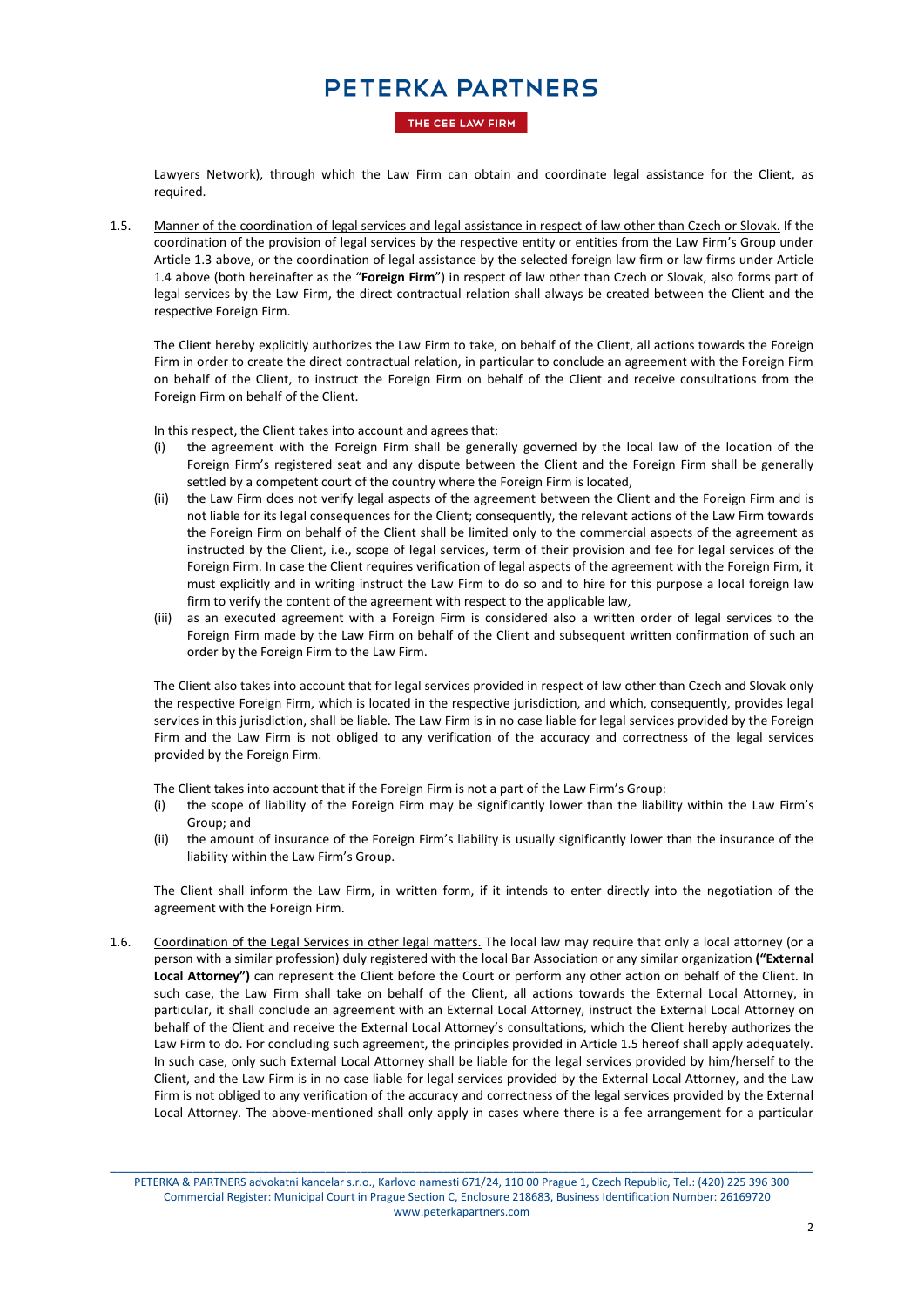### THE CEE LAW FIRM

service directly between the Client and the External Local Attorney, and the relevant fee is either invoiced directly by the External Local Attorney to the Client or re-invoiced by the Law Firm to the Client.

- 1.7. Subcontractors. If in connection with the provision of legal services the need for the services of external providers ("**External Services**") arises (e.g., auditors, consultants, court-certified and other experts, interpreters and translators), the Law Firm agrees with the Client, according to the circumstances, which Party (i.e., the Law Firm or the Client) shall conclude the appropriate Agreements with these providers ("**Subcontractor(s)**"). For concluding such agreement, the principles provided in Article 1.5 hereof shall apply adequately, the Subcontractor shall be liable for the legal services provided by him/herself to the Client and the Law Firm is in no case liable for services provided by the Subcontractor.
- 1.8. Payments towards the Foreign Firm, the External Local Attorney or the Subcontractor. In particular, the fee and reimbursement of costs, shall be, taking into account the specific circumstances of the given case, at the Law Firm's discretion either directly paid by the Client or accounted to the Law Firm, which shall subsequently account them to the Client as an expense legitimately incurred in connection with the performance of the legal services in accordance with the rules stated in Article 1.5 of the GTC.
- 1.9. Definition of subject matter and scope of legal services. The particular subject matter and scope of legal services to be provided by the Law Firm shall always be determined by agreement (written or oral) between the Law Firm and the Client. Unless, in the particular case, the Law Firm and the Client agree otherwise, the rights and obligations arising from the legal services agreed between the Law Firm and the Client, or from the legal services provided by the Law Firm to the Client before the execution of the Agreement and the GTC, are governed by the provisions of the Agreement and the GTC.

### **2. Principles of providing legal assistance**

- 2.1. Instructions of the Client. The Law Firm is obliged to act according to the instructions of the Client unless the instructions conflict with the law or the professional code of conduct of the Czech Bar Association or in the case of provision of legal services by Foreign Firms or by an External Local Attorney unless the instructions conflict with the local law or the professional code of conduct in the given jurisdiction.
- 2.2. Persons providing legal services. The Law Firm may provide the Client with legal services through its partners, affiliated attorneys and tax advisors, junior attorneys, legal assistants and other employees and/or translators.
- 2.3. Teamwork, distribution of tasks according to work experience and specialization. The quality and effectiveness in providing legal services is essentially achieved by the delegation of tasks according to their difficulty among several members of the Law Firm based on their specialization and professional expertise (seniority).

### **3. Fees and expenses**

- 3.1. The Client shall pay the Law Firm for legal services a fee based on the provisions in the following paragraphs.
- 3.2. Form of payment. The primary method of calculating the fee is based on time spent on the legal services ("**time spent**"). In exceptional cases, the Client and the Law Firm may agree on another form of calculation of the fee for legal services, for example, as a certain cap of the total remuneration for time spent or as a lump sum for a specific service or scope of legal services.
- 3.3. The fee based upon time spent is calculated as the product of the actual time spent by particular persons participating in providing the legal services of the Law Firm and the hourly rate of these persons determined according to their position in the Law Firm. Hourly rates applicable for a particular case are agreed upon with clients in the Agreement or in communication with the Client. If a legal regulation or regulation of an appropriate professional organization (Bar Association) stipulates a minimum amount of remuneration for the provision of legal services, the remuneration charged to the Client for the provided legal services shall not be lower than the remuneration stipulated by such an appropriate legal regulation.
- 3.4. Time units of 15 minutes. For the purpose of calculating the amount of the fee, the time spent on legal services is calculated in units of 15 minutes (rounded up for every initiated unit).

\_\_\_\_\_\_\_\_\_\_\_\_\_\_\_\_\_\_\_\_\_\_\_\_\_\_\_\_\_\_\_\_\_\_\_\_\_\_\_\_\_\_\_\_\_\_\_\_\_\_\_\_\_\_\_\_\_\_\_\_\_\_\_\_\_\_\_\_\_\_\_\_\_\_\_\_\_\_\_\_\_\_\_\_\_\_\_\_\_\_\_\_\_\_\_\_\_\_\_\_\_ PETERKA & PARTNERS advokatni kancelar s.r.o., Karlovo namesti 671/24, 110 00 Prague 1, Czech Republic, Tel.: (420) 225 396 300 Commercial Register: Municipal Court in Prague Section C, Enclosure 218683, Business Identification Number: 26169720 www.peterkapartners.com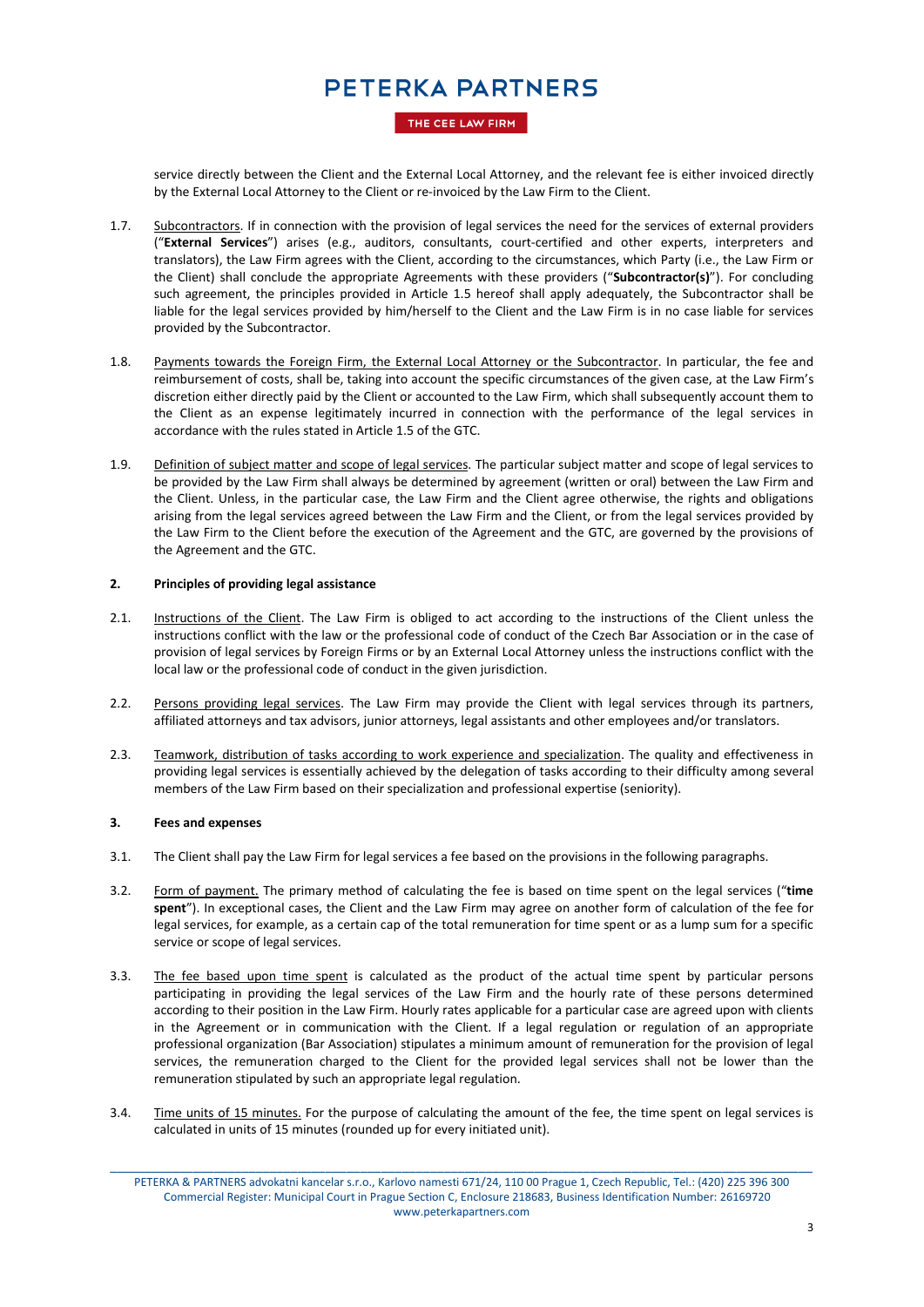THE CEE LAW FIRM

- 3.5. Chargeable time. Time spent on the legal services rendered includes the entire time which the person providing the legal services of the Law Firm was engaged in attending to matters concerning the Client, and the time which the person was not able to attend to other matters due to attending to the matters of the Client (e.g., travel time or time lost due to waiting). The chargeable time includes also time incurred for all acts which the Law Firm is obliged to perform based on the valid legal regulations due to the legal services rendered to the Client such as all steps related to coordination of legal services according to Articles  $1.3 - 1.7$  of this GTC, sending reminders for payment of the fee to the Law Firm where the due date expired as well as acts upon the request of other entities (auditors, public administration authorities, bodies in charge of criminal proceedings, etc.) as well as steps in relation to identification and control of the Client according to Law No. 253/2008 Coll. The obligation of the Client to pay fees to the Law Firm for these acts remains valid for a period of five years after the Agreement is terminated for any reason whatsoever.
- 3.6. Internal discussions, coordination and control. A certain amount of the time spent on providing legal services (to a maximum of 10% of the total time) consists in activities such as internal discussions on resolving problems related to the legal services rendered, coordinating the members of the Law Firm, cooperating on the provision of legal services and mutual control of output.
- 3.7. Non-binding estimations of fee or time (to be) spent. If the Client requires an estimation of the time to be spent or the amount of the fee for a certain legal service, the Law Firm shall provide one, if possible, with regard to all the circumstances. An estimation of the time or fee is not binding and the actual amount of the fee may differ from any estimate (can be higher or lower).
- 3.8. Remuneration for time spent on partial performance in cases where a lump sum fee has been agreed. The Law Firm keeps a record of the time spent on the provision of legal services also in cases when the fee for these services is agreed as a lump sum for a specific act or for a specific scope of legal services. In the event that the provision of legal services ends for any reason, before the legal services, for which the lump sum price was agreed, are completed, then the fee calculated according to the time spent is due to the Law Firm to the limit of the agreed lump sum.
- 3.9. Rate of success or value of subject matter. There is no correlation between success in a case or the value of the subject matter and the amount of the fee for the legal services provided under the Agreement and the present GTC.
- 3.10. Factors affecting the time spent which are not imputable to the Law Firm. The Client is aware that the time consumed in providing legal services is, to a certain extent, dependent on factors that are not imputable to the Law Firm as they are out of its effective control (such as the amount of assistance from the Client to the Law Firm, the effectiveness of the Client's conduct, e.g., how the Client ensures the administrative or technical processes necessary for providing the legal services, whether the Client provides all the information, documents and instructions required by the Law Firm without undue delay, or if it is necessary, gets the information and documents from other sources, if the Client repeatedly changes its instructions, the Client's choice of strategy or tactics, in particular in negotiations or disputes, the conduct of third parties (typically the counterparties or partners of the Client in negotiations), in particular such as speed, effectiveness and rate of success.
- 3.11. Hourly rate indexing. The hourly rate provided in the Agreement is automatically modified every year on January 1st, (i) according to the inflation rate determined by the Consumer Price Index, published by Eurostat for the previous twelve calendar months in case the fee is agreed in EUR or (ii) according to the inflation rate determined by the Consumer Price Index, published by Czech Statistical Office for the previous twelve calendar months in case the fee is agreed in CZK. The first increase in the hourly rates for the calculation of the remuneration according to the GTC shall be effective for the first time on January  $1<sup>st</sup>$  of the calendar year following the conclusion of the Agreement. The Law Firm shall calculate the increase in the hourly rates without unnecessary delay after the publication of this Index. Any deflation expressed by the Consumer Price Index shall not result in a respective decrease in the hourly rates.
- 3.12. Cap of the total remuneration for time spent or lump sum remuneration. If the Law Firm and the Client agree on the cap of total remuneration ("**Cap**") or on lump sum remuneration ("**Lump Sum**") an arrangement for a particular service or scope of legal services (the "**Arrangement**") must be specific and in writing. The agreed Cap or Lump Sum

\_\_\_\_\_\_\_\_\_\_\_\_\_\_\_\_\_\_\_\_\_\_\_\_\_\_\_\_\_\_\_\_\_\_\_\_\_\_\_\_\_\_\_\_\_\_\_\_\_\_\_\_\_\_\_\_\_\_\_\_\_\_\_\_\_\_\_\_\_\_\_\_\_\_\_\_\_\_\_\_\_\_\_\_\_\_\_\_\_\_\_\_\_\_\_\_\_\_\_\_\_ PETERKA & PARTNERS advokatni kancelar s.r.o., Karlovo namesti 671/24, 110 00 Prague 1, Czech Republic, Tel.: (420) 225 396 300 Commercial Register: Municipal Court in Prague Section C, Enclosure 218683, Business Identification Number: 26169720 www.peterkapartners.com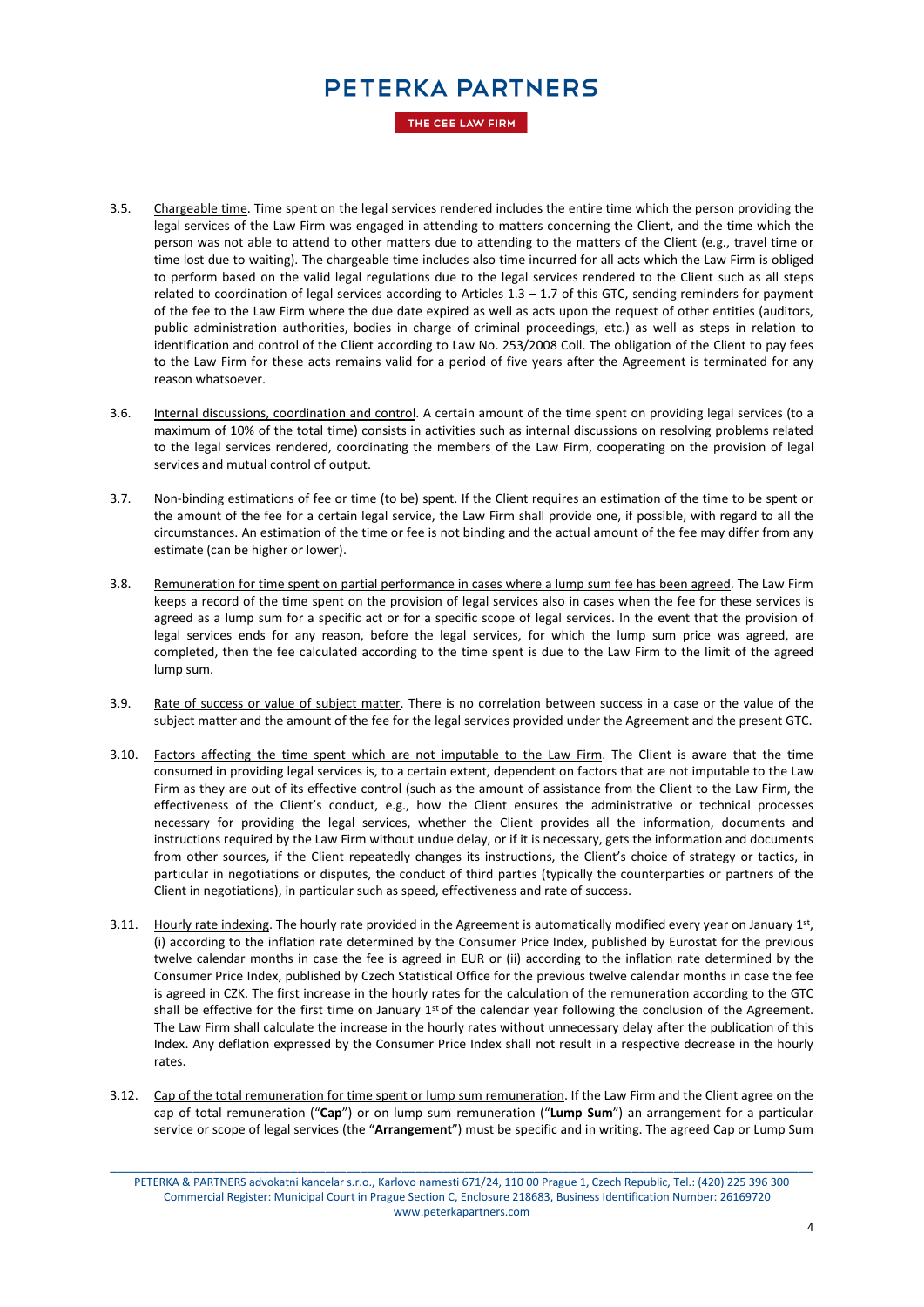THE CEE LAW FIRM

shall apply on the following presumptions: (i) the essential structure of legal services described in the Arrangement does not change; and simultaneously (ii) the real time spent on the realization of a particular service or on the provision of legal services does not exceed the maximum amount of hours stipulated in the Arrangement; and simultaneously (iii) the Client, all its representatives and counsel, any counterparty to the transaction or its representatives or counsels, shall co-operate fully with the Law Firm during the provision of legal services, in particular by providing all required information, documents and assistance; and simultaneously (iv) any meetings between the Law Firm and the Client or its representatives and counsels or respective third parties shall take place by way of teleconference, but if this is not possible any face-to-face meetings shall take place in the municipality where the offices of the Law Firm or the Client are situated, so that any travel by the Law Firm shall be limited to a minimum; and simultaneously (v) the legal services actually provided are restricted to those specified in the Arrangement, no additional or further services, beyond those anticipated in the Arrangement, are requested by the Client, and no substantial issues of law arise in the course of providing the legal services, which were not or could not have been reasonably foreseen at the time of agreeing to the Arrangement.

- 3.13. Increasing the Cap or the Lump Sum. The Law Firm reserves the right to increase the Cap or the Lump Sum beyond the amounts agreed in the Arrangement if any of the presumptions in Article 3.12 above prove incorrect, and shall immediately notify the Client of the need to increase the Cap or the Lump Sum. All time actually spent by the Law Firm in providing legal services beyond the maximum amount of hours stipulated in the Arrangement shall be used for the calculation of normal remuneration for time spent on the basis of the principles described in this Article 3 of the GTC and shall be charged to the Client on top of the Cap or the Lump Sum agreed in the Arrangement.
- 3.14. Use of information systems. The Law Firm and the Client may agree to use, in the course of their mutual cooperation, the information system selected by the Client (such as Serengeti Tracker). The Client shall always bear all costs connected with the operation of this information system. The Law Firm shall deliver invoices to the Client through the information system. The respective invoice shall be considered delivered at the moment when the Law Firm inputs it into the information system. At this moment deadlines connected with the delivery of the invoice (such as the deadline for the Client's objections or reservations and the deadline for settlement of the invoice) shall begin to run. If the Client approves the invoice in the information system, the Law Firm shall be considered to have properly rendered the service and the Client shall be considered to agree to the charged price. The Law Firm shall also deliver the invoice to the Client in the usual manner (by post) where this delivery is required under tax or other legislation. The delivery of the invoice in the usual manner shall not affect the moment of delivery of the invoice to the Client. The Client shall also have the right to input into the information system the estimated number of hours required for certain legal services agreed between the Law Firm and the Client. By inputting the estimate in the information system, the estimate shall be considered approved by the Client. In such case, the Law Firm shall link individual invoices issued to the approved estimates. If Client requires the Law Firm to execute and fulfil any contractual arrangements with the Client or with an external provider of the information system selected by the Client ("**Contractual Arrangement**"), the Parties agree that if there is a discrepancy in provisions between the Contractual Arrangement related to the information system and the Agreement, GTC or the respective Contractual Arrangement provides for provisions outside of the scope of the Agreement and the GTC, such discrepancy or provisions outside of the scope of the Contractual Arrangement do not apply to the Law Firm and the Agreement and GTC always prevails over any Contractual Arrangements related to the information system.
- 3.15. Advance Payment. The Law Firm may require an appropriate advance payment for the fee for the legal services and for the reimbursement of costs (generally amounting to the expected monthly fee and reimbursement of costs). The Client shall pay the advance payment again after the proportion of the previous advance payment is set off against the claim of the Law Firm towards the Client.
- 3.16. The Client shall reimburse the Law Firm for any and all costs and expenses incurred legitimately in connection with the performance of the legal services in accordance with the Agreement and the present GTC. If not agreed otherwise in writing by the Parties, the expenses shall be reimbursed as follows:
	- (i) common expenses in a particular month include expenses for telecommunication services (telephone, fax), national and international postal fees and expenses for printing and copying documents to a reasonable extent shall be paid by the Client to the Law Firm at a flat rate equivalent to 5% of the total amount of the fee excluding VAT, invoiced for the relevant month to the Client;
	- (ii) expenses including transportation by car used by the Law Firm or a member of it shall be reimbursed at a flat rate corresponding to the amount of EUR 0.60 per kilometre;

\_\_\_\_\_\_\_\_\_\_\_\_\_\_\_\_\_\_\_\_\_\_\_\_\_\_\_\_\_\_\_\_\_\_\_\_\_\_\_\_\_\_\_\_\_\_\_\_\_\_\_\_\_\_\_\_\_\_\_\_\_\_\_\_\_\_\_\_\_\_\_\_\_\_\_\_\_\_\_\_\_\_\_\_\_\_\_\_\_\_\_\_\_\_\_\_\_\_\_\_\_ PETERKA & PARTNERS advokatni kancelar s.r.o., Karlovo namesti 671/24, 110 00 Prague 1, Czech Republic, Tel.: (420) 225 396 300 Commercial Register: Municipal Court in Prague Section C, Enclosure 218683, Business Identification Number: 26169720 www.peterkapartners.com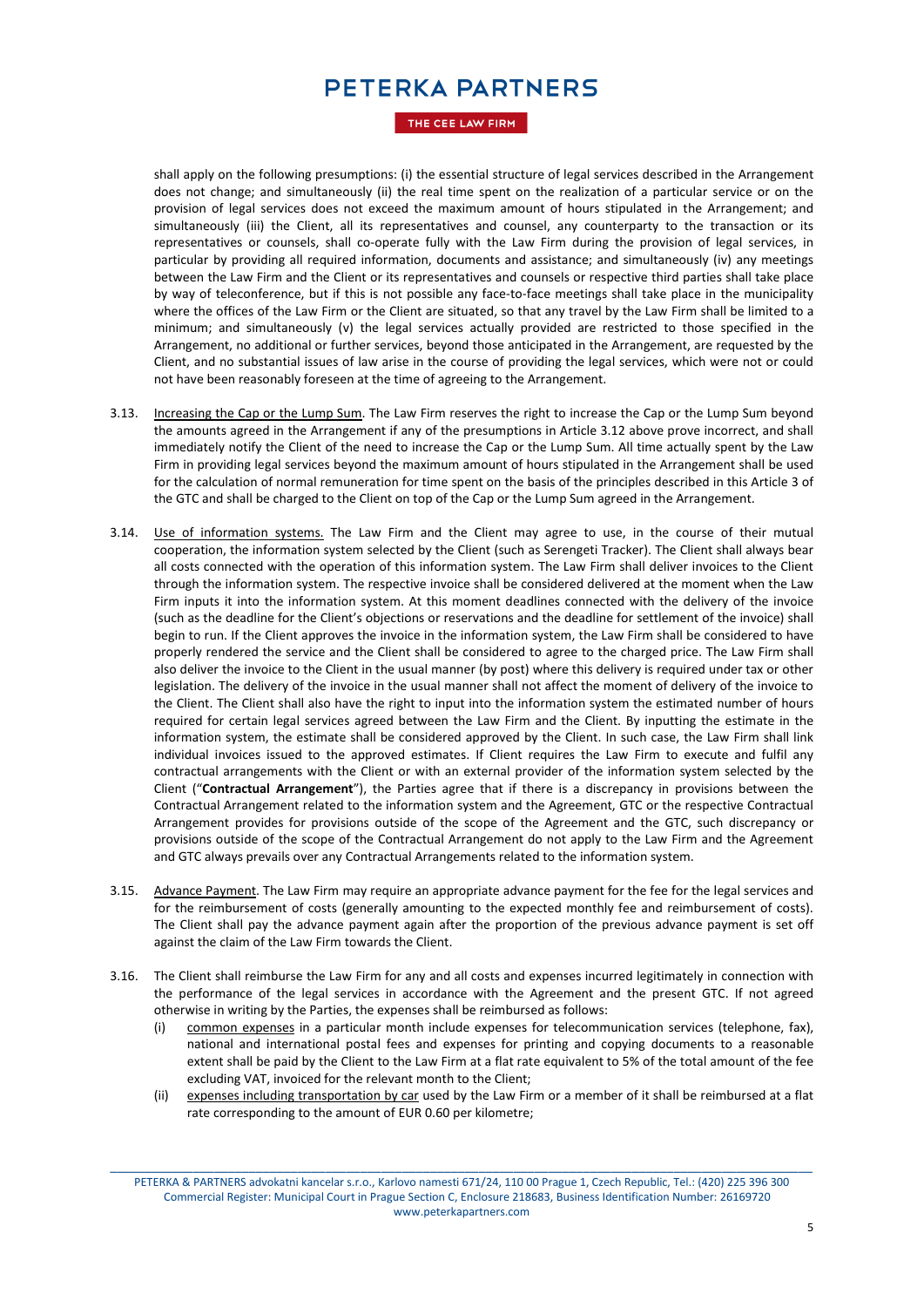THE CEE LAW FIRM

(iii) an amount actually incurred for other expenses, particularly expenses for legal, arbitral, court and administrative fees, legal stamps, notary fees, expert expenses and the expenses of other external service providers (e.g., external translators and interpreters), travel expenses (by taxi, train, bus or plane) and accommodation expenses, courier services, all bank fees incurred by the Law Firm in connection with the payment of the relevant costs, etc.

### **4. Payment of the fees and reimbursement of costs**

- 4.1 Frequency of statements and due date of invoices. The Client shall pay (i) the fee for the legal services and (ii) the amount of expenses in accordance with the tax documents (invoices) issued by the Law Firm monthly and due within seven days as of being issued.
- 4.2 Time description of services supplied. If the payment is based upon time spent, the Law Firm provides, with every invoice, a detailed time description of the services rendered and information on who participated in rendering the services and an account of what they did.
- 4.3 Invoice address of the Client. The Law Firm shall issue its tax documents (invoices) to the registered office of the Client, unless the Client provides a different invoice address, and send it to such address or hand them over to the Client in another way indicated by the client (by e-mail or in the manner provided in Article 3.14 above).
- 4.4 Objections to the invoiced amount. The Parties agree that if the Client does not inform the Law Firm within seven days of the delivery of the invoice of its possible objections to or reservations with the invoiced amount and to the detailed time description of the provided services contained therein, the Client shall be deemed to have agreed with the contents and to admit the accuracy of all information mentioned therein.
- 4.5 Legal services provided pursuant to the instruction of the Client on behalf of a third party. Should the Law Firm exceptionally provide certain legal services pursuant to the instructions of the Client and based on the GTC to entities other than the Client (e.g., another company being part of the same group as the Client), the fee and all related costs shall be invoiced to the Client and the Client shall be solely responsible for their re-invoicing.
- 4.6 Payment of the fee by the third party. The Client and the Law Firm may agree that the fee for legal services is pad by a third person (in most cases by another entity from the group to which the Client belongs). This agreement on payment of the fees must be in writing and it shall not create a client-attorney relationship between the Law Firm and such a third person. The Client releases the Law Firm from the obligation of confidentiality towards the third person to the extent necessary for payment of the fee by such third person. The agreement on payment of the fees by a third person does not release the Client from its obligation to pay the fees for the legal services provided by the Law Firm to the Client and the Client undertakes to pay such fee upon request of the Law Firm in case it is not paid by the third person by the due date.
- 4.7 Execution of payments. All payments from the Client to the Law Firm shall be paid in EUR by wire transfer to the Law Firm's bank account stated in the relevant tax document. Every payment by the Client to the Law Firm must indicate the number of the invoice as a reference number.
- 4.8 Expenses for payments. All expenses connected with the payment of fees and reimbursement of costs, in particular expenses for bank transfers, cashing cheques or expenses incurred in consequence of exchanging money, shall be borne by the Client in a way that the exact amount specified in the relevant tax document is credited to the Law Firm's bank account.
- 4.9 Default interest. In the case of a default in the payment of any invoice issued in accordance with this GTC, the Law Firm shall have the right to invoice the Client for default interest in accordance with the relevant valid legal regulations.
- 4.10 Change of VAT status of the Client. If the VAT status of the Client changes, the Client is obliged to inform the Law Firm immediately and no later than seven business days as of the change.
- **5. Obligation of confidentiality – Statutory exceptions and partial release from the obligation of confidentiality and other legal obligations of the Law Firm**

\_\_\_\_\_\_\_\_\_\_\_\_\_\_\_\_\_\_\_\_\_\_\_\_\_\_\_\_\_\_\_\_\_\_\_\_\_\_\_\_\_\_\_\_\_\_\_\_\_\_\_\_\_\_\_\_\_\_\_\_\_\_\_\_\_\_\_\_\_\_\_\_\_\_\_\_\_\_\_\_\_\_\_\_\_\_\_\_\_\_\_\_\_\_\_\_\_\_\_\_\_ PETERKA & PARTNERS advokatni kancelar s.r.o., Karlovo namesti 671/24, 110 00 Prague 1, Czech Republic, Tel.: (420) 225 396 300 Commercial Register: Municipal Court in Prague Section C, Enclosure 218683, Business Identification Number: 26169720 www.peterkapartners.com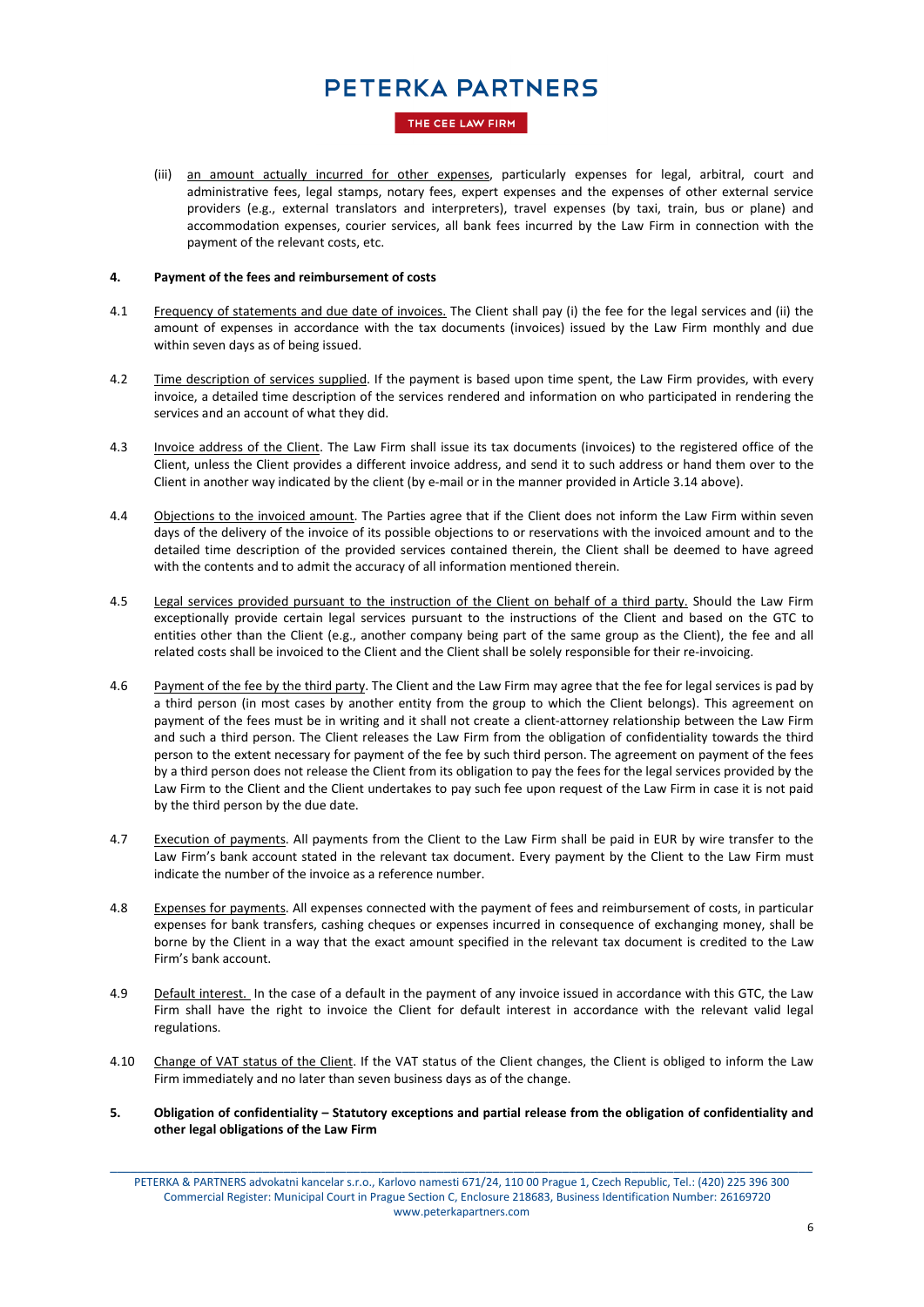THE CEE LAW FIRM

- 5.1 Obligation of confidentiality. The Law Firm is obliged to keep confidential all information that it obtains in connection with the provision of legal services according to the Agreement and the GTC, with exceptions provided in the GTC.
- 5.2 Statutory exceptions from the obligation of confidentiality. The Client is fully aware that there are certain exceptions in law to the obligation of confidentiality. These exceptions are stated in particular in § 21 Act No. 85/1996 Coll., on Advocacy, as amended (concerning cases where there is litigation between the Client and the Law Firm before the court or another authority; where there are disciplinary proceedings against a member of the Law Firm before the Czech Bar Association; where the Law firm performs tax duties towards the tax authorities or where there is a legal duty to prevent a crime from being committed). A further exception is the performance of duties by the Law Firm in accordance with Act. No. 253/2008 Coll., on some provisions against the legalization of revenues from criminal activity and financing terrorism, and in the Resolutions of the Board of Directors of the Czech Bar Association No. 2 from 11 September 2008 and No. 7 from 28 June 2004, as amended. This exception relates to the notification duty in cases that the Law Firm exercises tracked activities as defined by law (especially custody of money, stocks or other items belonging to the Client, acting in the Client's name or in its account by encumbering, purchasing or disposing of real property or the company or its part, reimbursing money, stocks, business shares or other items belonging to the Client or merging, proceedings or operations of the company, an entrepreneurial grouping or another analogous grouping, tax advisory).
- 5.3 Partial release from the obligation of confidentiality by the Client. The Client partially releases the Law Firm from the obligation of confidentiality in respect of other members of the Law Firm's Group (including in particular its accountants, employees, cooperating attorneys, agents, advisors, directors, shareholders and other entities affiliated to the Law Firm) and other persons and entities mentioned in Articles  $1.3 - 1.7$  of the present GTC and 5.4 - 5.6 of the present GTC.
- 5.4 References and marketing. The Law Firm (in this Article by the "*Law Firm*" is meant concurrently any member of the Law Firm's Group and all other entities affiliated to the Law Firm) is entitled to inform a third party or publish information stating that the Client is its client, and then (at the discretion of the Law Firm) also to inform that it provides or has provided legal services in a particular matter (including its value) and in a particular legal area to the Client (or any other entity being part of the same group as the Client). This consent is granted by the Client to the Law Firm in particular for marketing purposes, namely on the Law Firm's websites, social networks, in brochures and other documents, and in various lawyers' handbooks, guides and directories published by Chambers & Partners, Legal500, IFLR1000, Benchmark Litigation, Media Law International and the like. The Law Firm is also entitled to disclose the same information for the purposes of its participation in tenders for legal services. Instead of mentioning the name (business name) of the Client (other entity mentioned above) or together with it, the Law Firm is entitled to mention the name of the group which the Client (other entity mentioned above) is a part of. The Client expressly confirms that it is entitled to grant such consent to the extent stipulated above. The Client shall concurrently provide the Law Firm, upon request, with a testimonial letter confirming that the Law Firm provides/has provided legal services to the Client (or any other entity being part of the same group as the Client) in a particular matter as its legal counsel. For avoidance of any doubt, the Parties expressly agree that the Law Firm is (in case of explicit declaration of the Client) not entitled to disclose any detailed or sensitive information about the nature of the legal services provided to the Client. The entitlement of the Law Firm to publish the above-mentioned information shall persist the duration of the Agreement and the GTC or duration of the cooperation according to the Agreement and the GTC.
- 5.5 Law Firm's Insurance. The Law Firm has no obligation of confidentiality, if it is obliged according to an agreement with an insurance company, to which the Law Firm makes a claim for an insurance payment to cover liability for damage, arising from the performance of the legal profession to inform the insurance company of the circumstances of the incident or provide other assistance.
- 5.6 Communication with third parties. The Law Firm also has no obligation of confidentiality in to the extent necessary for the conclusion of the Applicability Agreement or coordination of legal services under Articles 1.3 – 1.7 hereof or if the Client requires the Law Firm to communicate in this matter with the counterparty or any other third party or if the communication results from the nature of provided legal services to the extent necessary for such

\_\_\_\_\_\_\_\_\_\_\_\_\_\_\_\_\_\_\_\_\_\_\_\_\_\_\_\_\_\_\_\_\_\_\_\_\_\_\_\_\_\_\_\_\_\_\_\_\_\_\_\_\_\_\_\_\_\_\_\_\_\_\_\_\_\_\_\_\_\_\_\_\_\_\_\_\_\_\_\_\_\_\_\_\_\_\_\_\_\_\_\_\_\_\_\_\_\_\_\_\_ PETERKA & PARTNERS advokatni kancelar s.r.o., Karlovo namesti 671/24, 110 00 Prague 1, Czech Republic, Tel.: (420) 225 396 300 Commercial Register: Municipal Court in Prague Section C, Enclosure 218683, Business Identification Number: 26169720 www.peterkapartners.com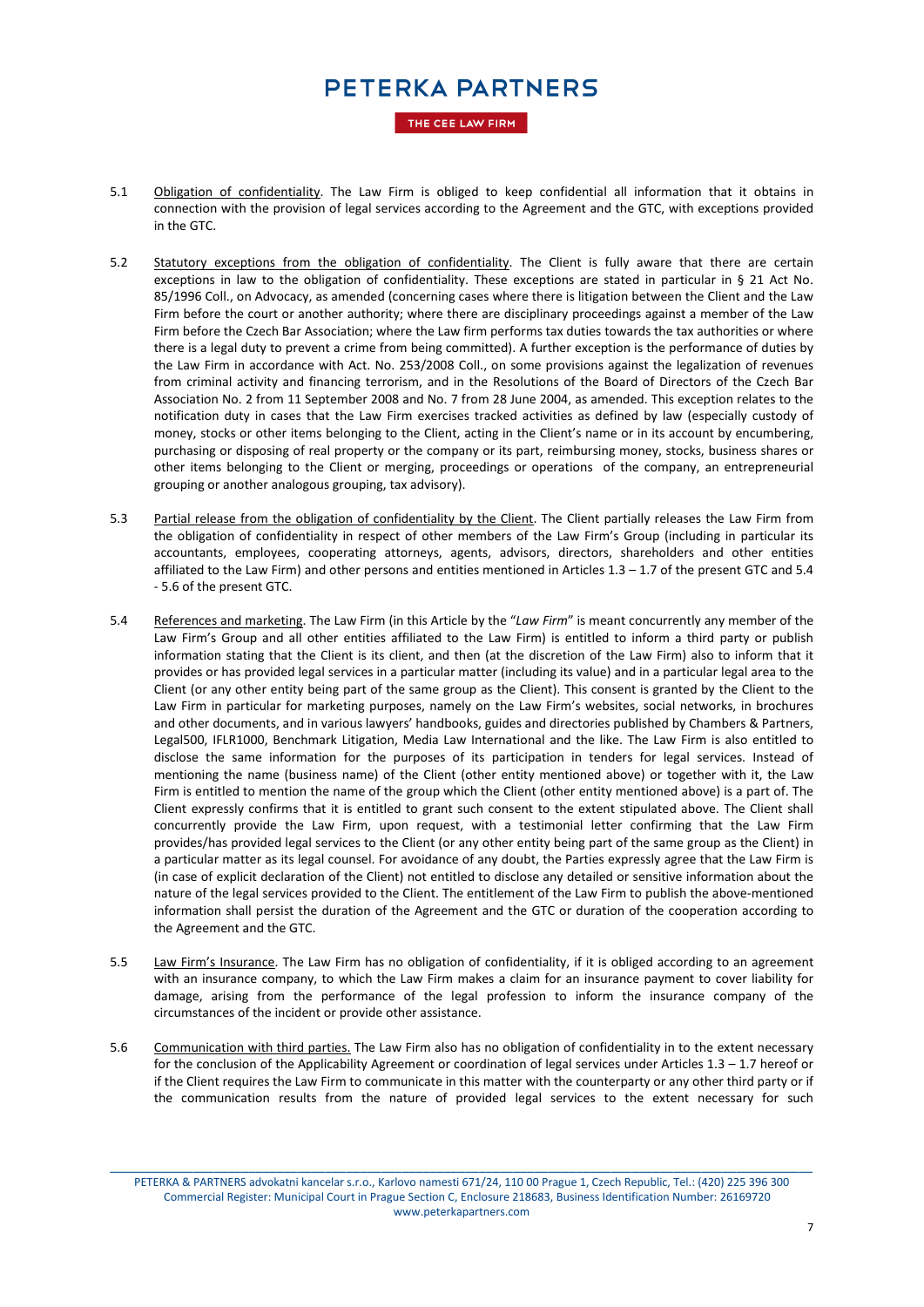#### THE CEE LAW FIRM

communication. In case of any doubts, the Law Firm shall be considered as released from the obligation of confidentiality by the Client.

- 5.7 Provision of services to third parties based on the Client's instruction. If the Client requests the Law Firm to provide legal services on the basis of this GTC to third parties, particularly to other companies from the Client's group, the Client agrees, at the same time, by the request, that the Law Firm is allowed to use any information obtained when providing services to the Client and also when providing services to such third parties. The Client expressly confirms by such request to the Law Firm that there is no conflict of interests between the Client and third parties designated by the Client in matters related to the request, and at the same time releases the Law Firm of the confidentiality obligation in relation to such third parties. By such request, the Client also explicitly confirms that the Client has obtained the approval of such third party and that the Law Firm shall render the legal services to such third party under the same conditions as mentioned in the Agreement and in the GTC. If requested by the Law Firm, the Client shall ensure an additional written confirmation of such third party's approval.
- 5.8 Data protection. The Client acknowledges that personal data received by the Law Firm in relation to the execution of this GTC and during the provision of the legal services according to this GTC will be collected and processed according to the GDPR, data protection legislation applicable in the Czech Republic (in particular the Czech Personal Data Processing Act), the Law Firm's internal regulations and Privacy Policy available at <http://www.peterkapartners.com/en/privacy-policy-en/> jointly by the Law Firm's Group entities and other affiliates of the Law Firm. The Law Firm informed the Client and the Client takes into account that the Law Firm when providing its legal services to the Client is a personal data controller within the meaning of Article 4(7) of the GDPR and determines the purpose and means of the processing of personal data for the provision of legal services, carries out processing, and is responsible for it.

#### **6. Client's assistance and obligations**

- 6.1. Assistance. The Client shall provide the Law Firm with all necessary assistance. The Client undertakes in particular to:
	- (i) provide the Law Firm with all available information and documents on the facts concerning the subject matter of the legal services rendered;
	- (ii) inform the Law Firm of all the facts and events concerning the subject matter of the legal services rendered, and particularly to inform the Law Firm of all verbal, written or personal communication with the counterparty or its representative or a public service authority or self-governing jurisdiction within one day of such communication occurring and to hand over to the Law Firm copies of all correspondence with this authority within the same period; the Client must mention on all correspondence the date of its delivery;
	- (iii) provide the Law Firm with all necessary documents at the disposal of the Client and related to the subject matter of the legal services rendered;
	- (iv) receive, diligently, correspondence addressed to the Client in relation with the subject matter of the legal services rendered;
	- (v) inform the Law Firm of each situation where the Client is threatened by any prejudice or damage and such situation is related to the legal services that the Law Firm provided or provides to the Client;
	- (vi) inform the Law Firm that the Client is, in the respective matter, represented by another attorney-at-law or tax advisor;
	- (vii) provide the Law Firm or its partners, affiliated (substitute) attorneys-at-law or tax advisors with all powers of attorney necessary to render the legal services,
	- (viii) provide the Law Firm with cooperation and assistance so that the Law Firm may perform its duties under the Act on Certain Provisions Against the Legalization of Revenues from Criminal Activity and the Financing of Terrorism, especially by identification and verification under the conditions provided by this act.
- 6.2. Information examination. The Law Firm is not obliged to check the truth or accuracy of the information presented as fact by the Client.
- 6.3. Accuracy and Authenticity of the Evidence. The Client confirms that it has been informed by the Law Firm of consequences resulting from section 347a, subsection 1 of the Criminal Code of the Czech Republic which provides: "*Who, for the purposes of instituting proceedings before a court, an international judicial body or criminal proceedings, or in such proceedings, presents substantive or documentary evidence which is essential to a decision which he knows to be forged or altered, intending to be used as genuine, or falsifying or altering such evidence with the intention of being used as genuine, shall be punished by imprisonment*". The Client confirms that he/she/it is

\_\_\_\_\_\_\_\_\_\_\_\_\_\_\_\_\_\_\_\_\_\_\_\_\_\_\_\_\_\_\_\_\_\_\_\_\_\_\_\_\_\_\_\_\_\_\_\_\_\_\_\_\_\_\_\_\_\_\_\_\_\_\_\_\_\_\_\_\_\_\_\_\_\_\_\_\_\_\_\_\_\_\_\_\_\_\_\_\_\_\_\_\_\_\_\_\_\_\_\_\_ PETERKA & PARTNERS advokatni kancelar s.r.o., Karlovo namesti 671/24, 110 00 Prague 1, Czech Republic, Tel.: (420) 225 396 300 Commercial Register: Municipal Court in Prague Section C, Enclosure 218683, Business Identification Number: 26169720 www.peterkapartners.com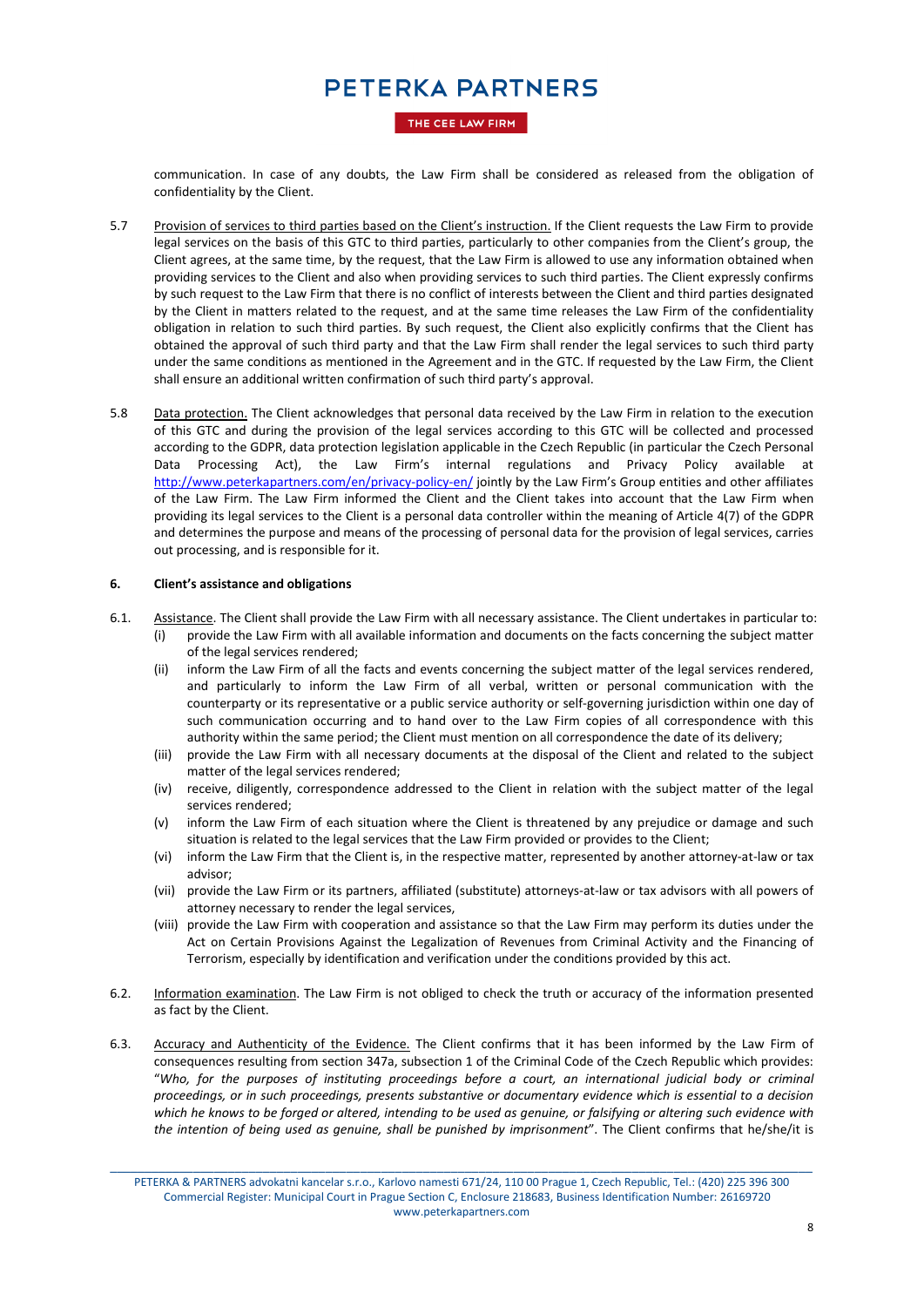THE CEE LAW FIRM

aware of the necessity to warn the Law Firm of any risk or possibility that the proofs or evidence to be submitted might be objected to as forged, falsified or altered. Failing such warning by the Client, the Law Firm cannot be held liable for the material accuracy and authenticity of the proof or evidence that the client requires to submit to court. The Client also acknowledges that if the Law Firm considers that the proofs or evidence provided by the Client in order to be submitted to the court might by forged, falsified or altered or there are doubts of their accuracy and authenticity, the Law Firm is entitled to refuse their submission to the court.

- 6.4. Duties related to measures against the legalization of revenues from criminal activity and the financing of terrorism under the legislation on certain measures against the legalization of revenues from criminal activity and the financing of terrorism. The Client notes that if the Law Firm carries out monitored activities, it is obliged, if the conditions laid down by Law No. 253/2008 Coll., on Certain Provisions Against the Legalization of Revenues from Criminal Activity and the Financing of Terrorism are fulfilled, to fulfil the respective obligations under the abovementioned law. In this respect, the Law Firm is entitled to require, and the Client undertakes upon the request of the Law Firm to provide the Law Firm with, the information necessary for the identification and scrutiny of the Client, persons and entities representing the Client, Client's shareholder(s) as well as its (ultimate) beneficial owner(s), and fill in the respective Client Compliance Questionnaire.
- 6.5. Change in essential information related to measures against the legalization of revenues from criminal activity and the financing of terrorism under the legislation on certain measures against the legalization of revenues from criminal activity and the financing of terrorism. If there is a change in the essential information provided by the Client under Law No. 253/2008 Coll., on Certain Provisions Against the Legalization of Revenues from Criminal Activity and the Financing of Terrorism, the Client informs the Law Firm about such change without undue delay. This includes changes in international sanctions imposed on the Client, any member of the statutory body of the Client, or the (ultimate) beneficial owner(s) of the Client, and if the Client, any member of the statutory body of the Client, or the Client's (ultimate) beneficial owner(s) become a politically exposed person, and if the Client, any of the members of the Client's governing body, and the (ultimate) beneficial owner(s) are established in a high-risk third country or a transaction is connected with such country.
- 6.6. Sanctions. The Client explicitly declares that no sanctions imposed especially by the European Union, the United States of America or the United Nations apply to the subject of the legal services provided by the Law Firm to the Client and the activities related to the legal services provided by the Law Firm to the Client. The Client also explicitly declares that the Client, its shareholders as well as its (ultimate) beneficial owners are not personally subject to any sanction imposed especially by the European Union, the United States of America or the United Nations. The Client undertakes upon the request of the Law Firm to provide the Law Firm with information on the identity of its shareholder(s) as well as its (ultimate) beneficial owner(s) and fill in the respective Client Questionnaire submitted by the Law Firm. The Client also undertakes to provide the Law Firm upon its request with the same information about the Client's counterparty (counterparties). The Client must notify any change of the declaration in this Article 6.6 to the Law Firm immediately and no later than seven business days from the date on which the change occurred.
- 6.7. Non-employment of employees of the Law Firm's Group. During the term of this Agreement and for 12 months after its termination, the Client undertakes neither to employ any employee, partner, affiliated (substitute) attorney or tax advisor employed by or cooperating with the Law Firm or its Group within the term of this Agreement (the "Employee"), nor to conclude an agreement with an Employee or any third party, based on which the Employee would provide the Client directly or indirectly with legal, tax or similar services. If the Client breaches this obligation, it shall pay the Law Firm a penalty of EUR 200,000 and compensation for damage exceeding EUR 200,000.

### **7. Liability**

- 7.1 Liability solely for a breach caused by a fault of the Law Firm. The Parties agree that the Law Firm is liable to the Client only for the damage incurred by the Client which was caused by the fault of the Law Firm (not due to conduct without fault).
- 7.2 Limitation of liability. The Parties have considered the possible consequences of any eventual breach or breaches of the Law Firm's obligations under this Agreement or under legal regulations and agree in this respect that the maximum amount of damages that may be sustained by the Client as a result of a breach or breaches of the Law Firm's obligations shall be limited to the amount paid out by the respective insurance company as a result of the professional liability insurance of the Law Firm. In the event the insurance company declines to pay the claim of the

\_\_\_\_\_\_\_\_\_\_\_\_\_\_\_\_\_\_\_\_\_\_\_\_\_\_\_\_\_\_\_\_\_\_\_\_\_\_\_\_\_\_\_\_\_\_\_\_\_\_\_\_\_\_\_\_\_\_\_\_\_\_\_\_\_\_\_\_\_\_\_\_\_\_\_\_\_\_\_\_\_\_\_\_\_\_\_\_\_\_\_\_\_\_\_\_\_\_\_\_\_ PETERKA & PARTNERS advokatni kancelar s.r.o., Karlovo namesti 671/24, 110 00 Prague 1, Czech Republic, Tel.: (420) 225 396 300 Commercial Register: Municipal Court in Prague Section C, Enclosure 218683, Business Identification Number: 26169720 www.peterkapartners.com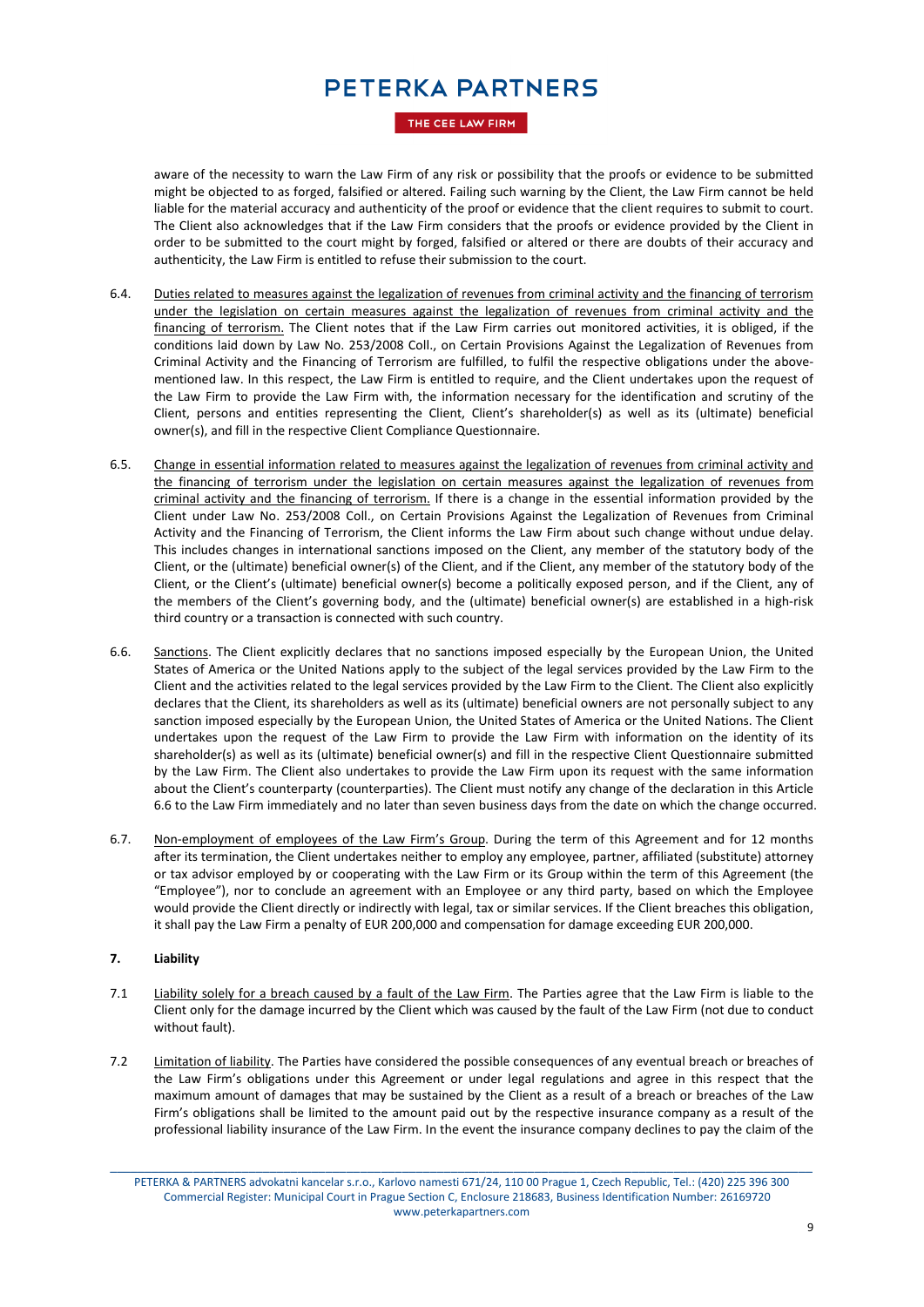THE CEE LAW FIRM

Client, the liability of the Law Firm shall be limited to the financial amount received by the Law Firm from the Client for the legal services claimed.

- 7.3 Actual damage, not lost profit. The Parties also agree that in the case of any breach of this Agreement by one Party, the other Party shall be authorized to claim compensation only for the actual damage caused and not for lost profit (lost profit shall, for the purposes of this Agreement, mean loss of business opportunity, impossibility to use property, loss of production, etc.).
- 7.4 Exclusion of liability in the case of absence of assistance. The Parties also agree that the Law Firm shall not be held liable for any damage or prejudice, caused by the absence of the necessary and timely assistance of the Client, particularly as provided in Article 6 of the GTC.
- 7.5 Prevention of imminent damage. If the Client, according to this GTC, informs the Law Firm that it is threatened by any prejudice or damage in connection with the legal services provided, the Law Firm is obliged to take all effort necessary to avert the imminent damage, (i) in pursuance of an instruction from the Client to provide the legal services and/or (ii) without such instruction, if such effort can be made without instruction and can be reasonably required by the Law Firm. In this connection, the Client will provide to the Law Firm all cooperation necessary to avert potential damage and upon consideration shall ask and authorize the Law Firm to represent the Client in any proceedings necessary to avert such damage. The Client agrees that the Law Firm is not responsible for damage, which could have been averted or which could have been decreased by the process in this article, despite the fact that other conditions of the emergence of the obligation to pay damages by the Law Firm were otherwise fulfilled. Legal services provided in accordance with this provision in the course of averting imminent damage are included in the legal services under this GTC and they will be provided by the Law Firm under the conditions set out in this GTC.

### **8. Communication and other provisions**

- 8.1. All substantial matters in writing. The Client undertakes to inform the Law Firm in writing of all substantial facts or important instructions; any substantial facts or instructions in a form other than in writing must be confirmed by the Client without undue delay after the Client is requested to do so by the Law Firm. Data sent by email are considered to be made in writing. If the Client does not receive a reply from the Law Firm to the Client's instruction by three days from the day the Client sent the instruction, the Client cannot consider the instruction delivered to the Law Firm and must use a different communication method to contact the Law Firm.
- 8.2. Requirement of the instructions from the Client. If the Law Firm requires an opinion or instruction, and the Client does not reply within a reasonable time, the Law Firm shall take only those urgent actions so that the Client does not suffer damage to its rights or legitimate interests.
- 8.3. Any notice given under the Agreement shall be in writing and shall be served by personal delivery (or by courier) or delivered by registered post or by email to the address of the relevant party indicated above in the Agreement and in the case of email – to the email address of the relevant person set out in the Agreement. Any such notice shall be deemed to have been received:
	- (i) if delivered personally, by post or by courier, at the time of delivery. If the addressee refuses to accept the notification it is considered delivered upon refusal. If the notification is returned to the sender due to failure of its delivery, it is considered delivered on the fifth (5th) business day following its dispatch (in the case of delivery abroad – on the fifteenth day following its dispatch);
	- (ii) in the case of email, the first Business Day following the dispatch of the email to the appropriate email address.
- 8.4. Client's seat in Law Firm's premises and handover of correspondence. If the Client's seat, or the company seat for which the Client acts as founder prior to foundation, is located in the premises of the Law Firm, the Client may choose in what manner it shall receive correspondence delivered to the seat of the Law Firm and handed over by the members of the Law Firm. The Client shall decide that either: (i) a particular person designated by the Client shall regularly collect the correspondence from the seat of the Law Firm or (ii) all correspondence shall be sent by the Law Firm within two days of receipt to an address determined by the Client or (iii) all correspondence shall be opened by the Law Firm as part of the legal services provided to the Client, and the Law Firm shall inform the Client of the content of the correspondence, and in urgent cases the Law Firm shall take appropriate action. In cases (i) and (ii), the Law Firm shall not open the correspondence and shall not be responsible, neither to deal with the

\_\_\_\_\_\_\_\_\_\_\_\_\_\_\_\_\_\_\_\_\_\_\_\_\_\_\_\_\_\_\_\_\_\_\_\_\_\_\_\_\_\_\_\_\_\_\_\_\_\_\_\_\_\_\_\_\_\_\_\_\_\_\_\_\_\_\_\_\_\_\_\_\_\_\_\_\_\_\_\_\_\_\_\_\_\_\_\_\_\_\_\_\_\_\_\_\_\_\_\_\_ PETERKA & PARTNERS advokatni kancelar s.r.o., Karlovo namesti 671/24, 110 00 Prague 1, Czech Republic, Tel.: (420) 225 396 300 Commercial Register: Municipal Court in Prague Section C, Enclosure 218683, Business Identification Number: 26169720 www.peterkapartners.com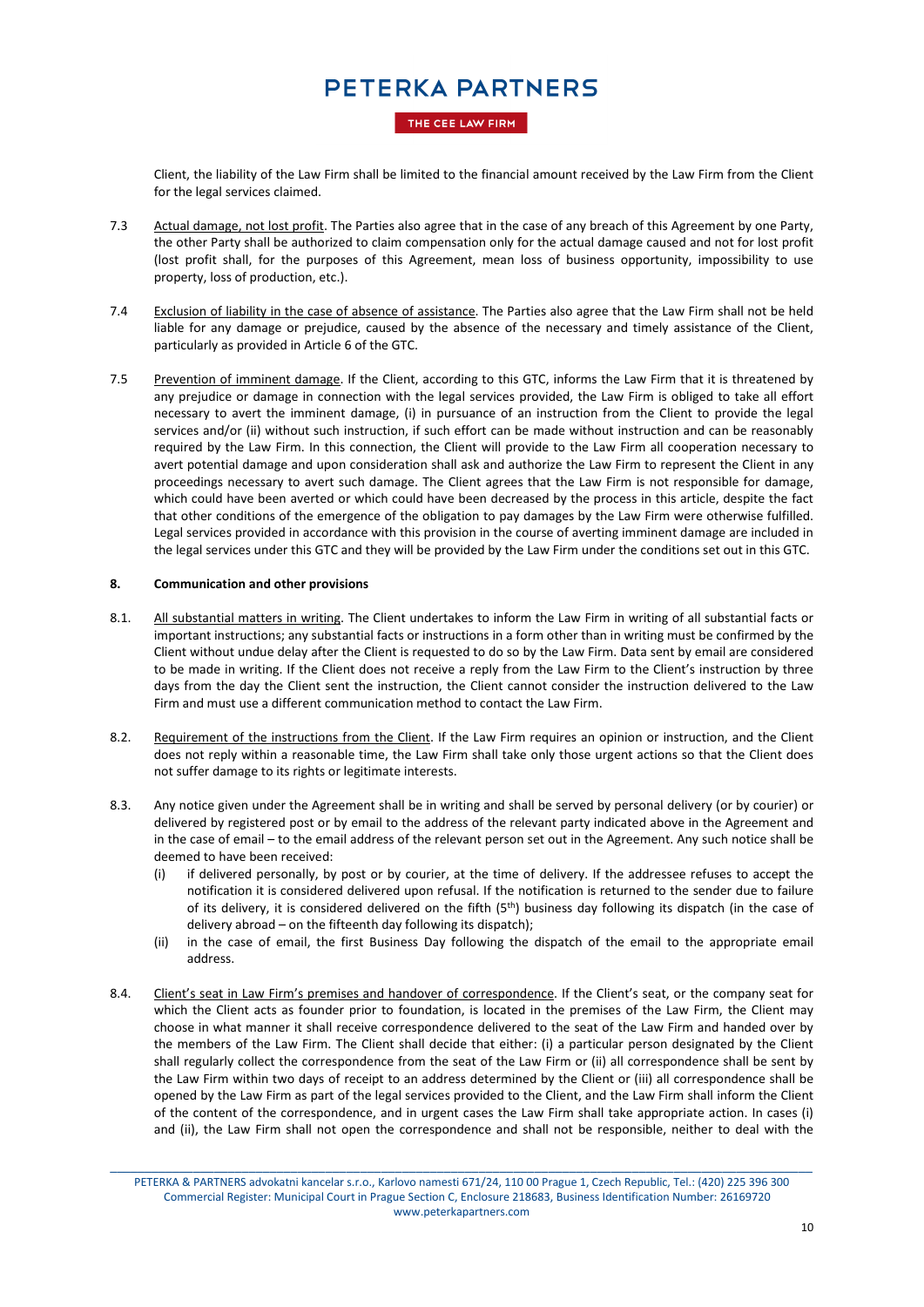THE CEE LAW FIRM

matters arising from the content of the correspondence nor for non-performance of any obligation arising from the moment of the delivery of the correspondence (obligations which in principle commence as a consequence of delivery to the Law Firm). The Law Firm shall keep a record of all correspondence delivered as a part of the legal services.

- 8.5. Electronic mail and associated risks. The Parties agree to communicate with each other, amongst other means, by electronic mail (email) without a guaranteed electronic signature. The Client is aware of the risks connected with this means of communication (and accepts them); these risks are particularly that electronic mail can contain harmful software (viruses, etc.) or may not be delivered to the recipient or may be delivered with a significant delay or may be blocked or filtered by the software used by the addressee which blocks unsolicited email (spam), and that ultimately a third party may intercept, read or modify the message during transfer, or the message may be forged by a third party. If the Client, during the terms of the Agreement, requires security for electronic mail (e.g., by using a guaranteed electronic signature or instruments of asymmetrical cryptography), the Law Firm shall comply with the request of the Client. If the Law Firm is not equipped with the means of security required by the Client, the Client shall reimburse the Law Firm for all expenses incurred in acquiring and operating the required means (e.g., payments to acquire or extend a licence for specific software).
- 8.6. The Client is obliged to notify the Law Firm immediately and not later than by 7 business days of any change in its Beneficial Owner and/or controlling person.

### **9. Final provisions**

- 9.1. In case of discrepancy between the Agreement and the GTC, the Agreement prevails.
- 9.2. The rights arising out of this GTC and Agreement cannot be transferred without the express prior written consent of the other Party. The waiver of the right or debt, arising out of this GTC or the Agreement, is possible only on the basis of a written agreement by the Parties. Should any of the Parties not exercise its right or require performance under this GTC or the Agreement, it is not considered as a waiver of the right or debt.
- 9.3. Avoidance of agreement. Except for the reasons of avoidance of agreement mentioned in Act. No. 85/1996 Coll., on Advocacy, as amended, the Law Firm is entitled to terminate the Agreement with immediate effect upon the delivery of a notice of termination, if the Client is in default with the payment of any invoice issued by the Law Firm for more than 15 days after the invoice is due or the Client does not in a reasonable time pay the advance payment specified in Article 3.15, or if the Client does not provide the Law firm with the assistance necessary for due provision of legal services in particular as defined in Article 6 of this GTC.
- 9.4. The Law Firm is entitled to refuse the provision of legal services or to terminate the Agreement with immediate effect if the Client does not provide the confirmation mentioned in the last sentence of Article 5.7 hereof or information on identity of its or its counterparty's (counterparties') shareholder(s) and (ultimate) beneficial owner(s) according to Articles 6.4, 6.5 and 6.6 of this GTC.
- 9.5. Notice. Both Parties may terminate the Agreement upon written notice of termination without cause. The termination period is one (1) month and commences from the moment of delivery of the notice to the other Party.
- 9.6. Refusal to fulfil. If the Client is in default with the fulfilment of its obligations under this GTC and/or the Agreement, in particular should the Client be in default with the payment or with the reimbursement of costs or advance payments, the Law Firm is entitled to refuse to provide legal services until the Client fulfils these obligations. In particular, all outstanding amounts must be paid up. In such cases, the Law Firm shall take only urgent acts to prevent the Client from suffering damage to its rights or legitimate interests.
- 9.7. Governing law. This GTC and the Agreement are governed by the law of the Czech Republic, in particular by Act No. 89/2012 Coll., the Civil Code. The Parties exclude sections 1799 and 1800 of the Civil Code which regulate the conclusion of agreements in an adhesive manner for this GTC and the Agreement.
- 9.8. Dispute resolution. All disputes, regardless of whether they arise under or in connection with this GTC or the Agreement or in connection with the provision of legal services on the basis of other arrangements between the

\_\_\_\_\_\_\_\_\_\_\_\_\_\_\_\_\_\_\_\_\_\_\_\_\_\_\_\_\_\_\_\_\_\_\_\_\_\_\_\_\_\_\_\_\_\_\_\_\_\_\_\_\_\_\_\_\_\_\_\_\_\_\_\_\_\_\_\_\_\_\_\_\_\_\_\_\_\_\_\_\_\_\_\_\_\_\_\_\_\_\_\_\_\_\_\_\_\_\_\_\_

PETERKA & PARTNERS advokatni kancelar s.r.o., Karlovo namesti 671/24, 110 00 Prague 1, Czech Republic, Tel.: (420) 225 396 300 Commercial Register: Municipal Court in Prague Section C, Enclosure 218683, Business Identification Number: 26169720 www.peterkapartners.com